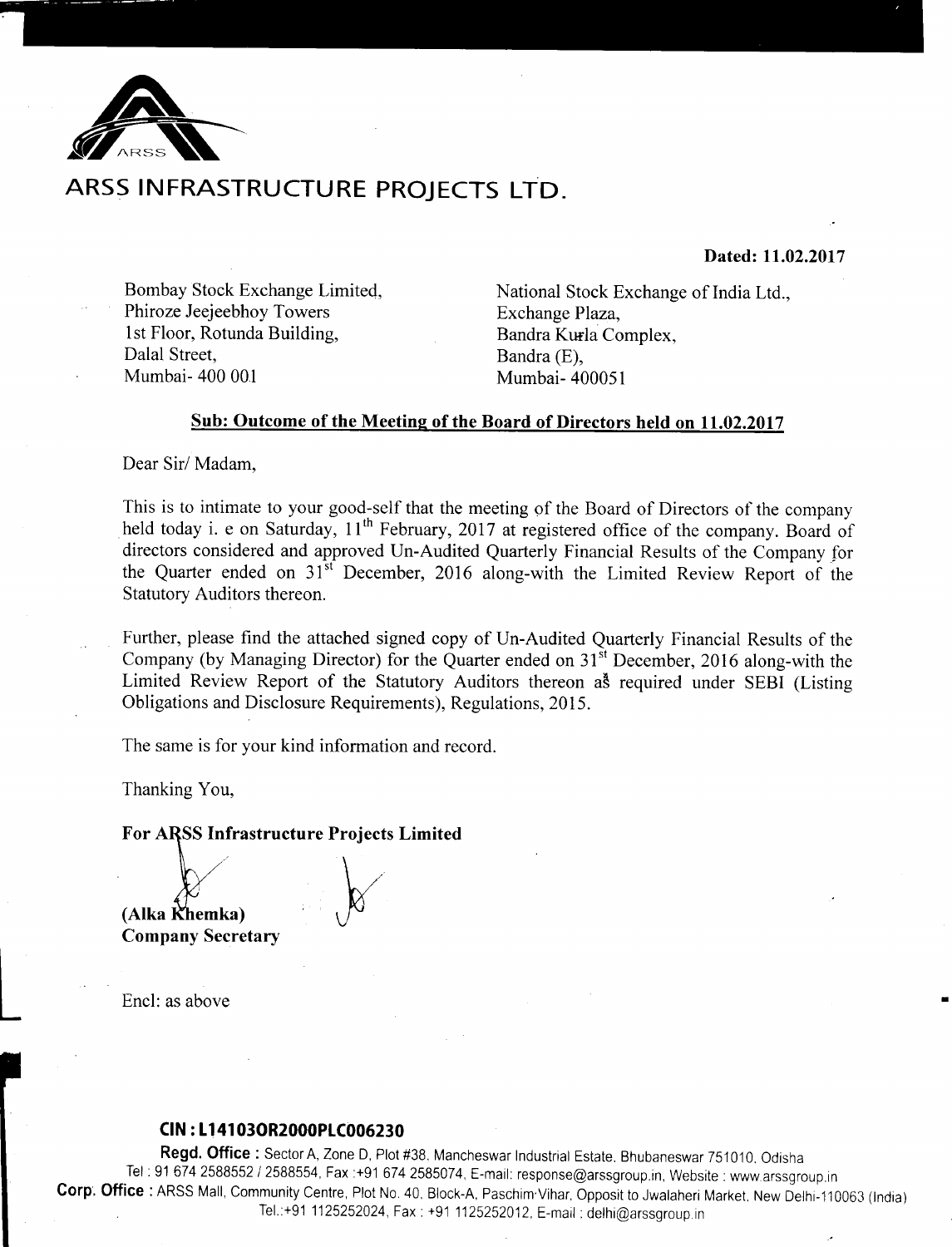

# AJAY B GARG CHARTERED ACCOUNTANT

Limited Review Report

To

The Board of Directors ARSS Infrastructure Projects Limited CIN: L14103OR2000PLC006230 Plot-no-38, Sector-A, Zone-D Mancheswar Industrial Estate Bhubaneswar-751 010, Odisha.

We have reviewed the accompanying statement of unaudited financial results of M/s. ARSS Infrastructure Projects Limited ("the Company") for the period ended 31st December 2016 ("the Statement"). This statement is the responsibility of the Company's Management and has been approved by the Board of Directors. Our responsibility is fo issue a repoft on these financial statements based on our review.

We conducted our review in accordance with the Standard on Review Engagement (SRE) 2400, Engagements to Review Financial Statements issued by the Institute of Chartered Accountants of India. This standard requires that we plan and perform the review to obtain moderate assurance as to whether the financial statements are free of material misstatement. A review is limited primarily to inquiries of company personnel and analytical procedures applied to financial data and thus provide less assurance than an audit. We have not performed an audit and accordingly, we do not express an audit opinion.

### Conclusion:

Based on our review conducted as above and subject to 'para- a to f' stated below, nothing has come to our attention that causes us to believe that the accompanying statement of unaudited financial results prepared tn accordance with applicable accounting standards and other recognized accounting practices and policies has not disclosed the information required to be disclosed in terms of Regulation 33 of the SEBI (Listing Obligations and Disclosure Requirements) Regulations,2015 including the manner in which it is to be disclosed, or that it contains any material misstatement,

- a) In absence of relevant records, Contract-wise surplus/loss has neither been ascertained nor recognized in compliance with the requirements of para 34 and 35 of AS-7 "Construction Contracts" issued by the lnstitute of Chartered Accountants of lndia,
- b) In absence of regular audit, share of profit from Joint Ventures for the quarter amounting to Rs. 0.10 Crores has been accounted for on provisional basis to the extent information available and hence cannot be confirmed,
- c) Turnover for the quarter includes claim raised on various parties amounting to Rs. 115.38 crores which is under dispute.
- d) No interest has been charged for this quarter on loan outstanding Rs.1464.61 Crores to the Profit & Loss account resulting in understatement of loss to that extent of Rs.35.86Crores.
- e) Based on the recoverability of disputed claims and inventories, management has decided to write-off the inventories of some projects.
- f) Interest on Service Tax payable of Rs. 119.76 lakhs has not provided, resulting to underreporting of loss to that extent

For Ajay B Garg Charlered Accountants ÷ Ajay Garg M. No.3253 Proprietor Membership No.: 032538. Date  $\therefore$  The 11<sup>th</sup> day Place : Mumbai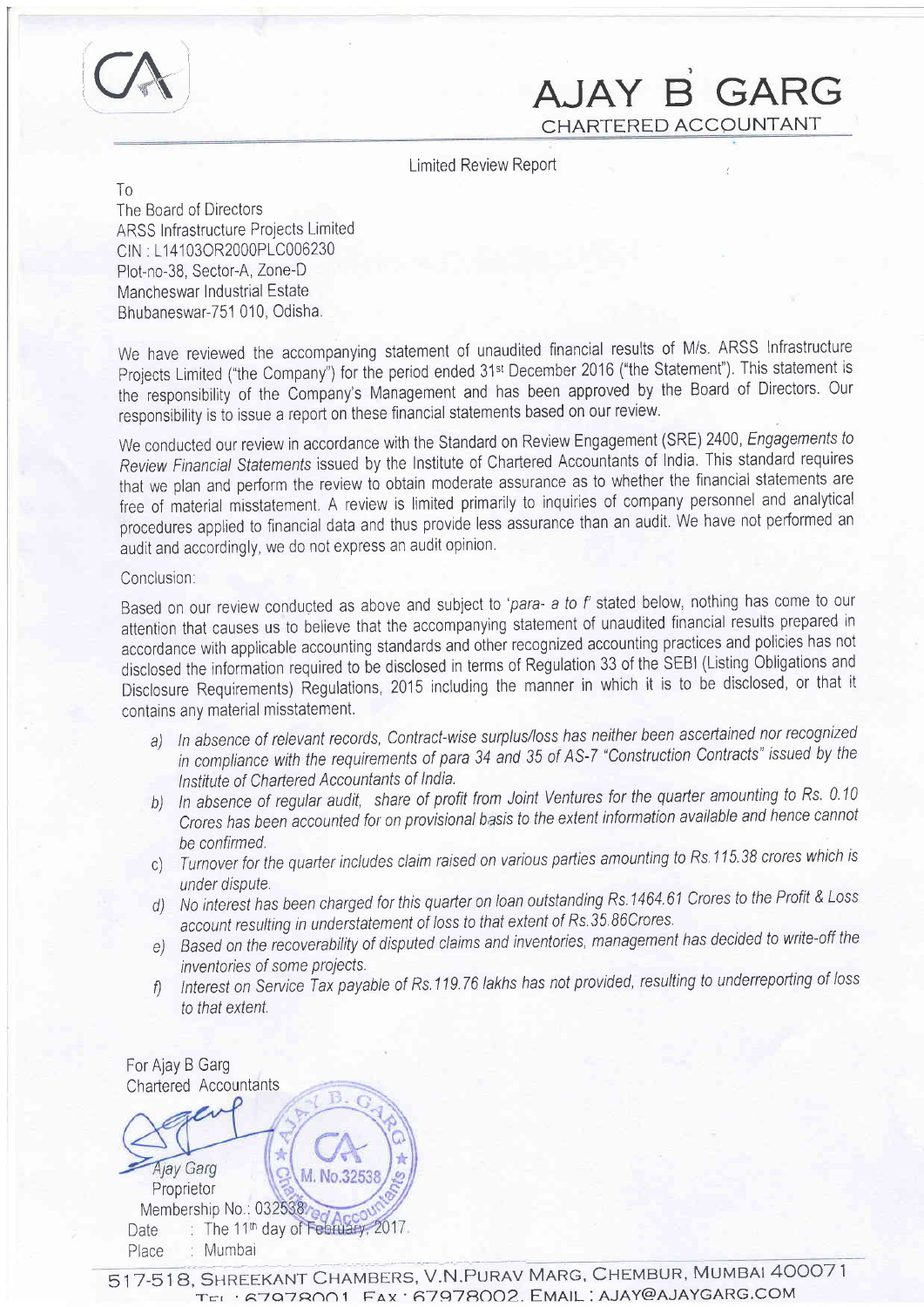

ARSS Infrastructure Projects Limited

### UN-AUDITED FINANCIAL RESULTS FOR THE QUARTER AND NINE MONTHS ENDED 31ST DECEMBER, 2016

| (Rs. in Lakhs except for EPS)                                                                                 |               |             |                 |                   |             |            |
|---------------------------------------------------------------------------------------------------------------|---------------|-------------|-----------------|-------------------|-------------|------------|
| Particulars                                                                                                   | Quarter ended |             |                 | Nine months ended |             | Year ended |
|                                                                                                               | 31.12.2016    | 30.09.2016  | 31.12.2015      | 31.12.2016        | 31.12.2015  | 31.03.2016 |
|                                                                                                               | (Unaudited)   | (Unaudited) | (Unaudited)     | (Unaudited)       | (Unaudited) | (Audited)  |
| PART I-STATEMENT OF FINANCIAL RESULTS                                                                         |               |             |                 |                   |             |            |
| 1. Income from operations                                                                                     |               |             |                 |                   |             |            |
| a) Net Sales/ Income from Operation                                                                           | 20,110.17     | 12,496.60   | $-18,897.11$    | 51,648.10         | 51,047.37   | 62,330.03  |
| b) Other operating Income                                                                                     | 162.79        | 81.90       | 24.38           | 352.49            | 187.69      | 672.00     |
| <b>Total Income from Operation (Net)</b>                                                                      | 20,272.97     | 12,578.51   | 18,921.49       | 52,000.59         | 51,235.06   | 63,002.02  |
| 2. Income from Investments                                                                                    | 10.13         | 1.66        | 53.17           | 14.91             | 54.16       | 70.96      |
| 3. Net Sales/ Income from Operations and Investments                                                          | 20,283.09     | 12,580.16   | 18,974.66       | 52,015.50         | 51,289.22   | 63,072.98  |
| 4. Expenses                                                                                                   |               |             |                 |                   |             |            |
| a) Cost of materials consumed                                                                                 | 4,190.19      | 2,308.51    | 2,443.95        | 9,881.86          | 7,633.26    | 11,241.93  |
| b) Purchases of Stock-in-trade                                                                                |               |             |                 |                   |             |            |
| c) Changes in Inventories of finished goods,<br>work-in-progress and Stock-in-trade                           | 22,529.98     | 5,670.38    | 572.34          | 36,683.64         | 8,575.45    | 1,764.45   |
| d) Employee benefits expense                                                                                  | 669.59        | 582.27      | 750.08          | 1,918.47          | 2,056.16    | 2,689.42   |
| e) Power & Fuei                                                                                               | 1,941.35      | 787.51      | 894.94          | 4,355.27          | 3,365.50    | 4,756.29   |
| f) Depreciation & Amortisation                                                                                | 614.95        | 933.28      | 934.88          | 2,473.81          | 2,690.25    | 3,613.85   |
| g) Other Expenses                                                                                             | 10,844.93     | 6,802.66    | 12,215.71       | 22,531.68         | 18,434.63   | 23,316.78  |
| <b>Total Expenses</b>                                                                                         | 40,790.98     | 17,084.61   | 17,811.90       | 77,844.73         | 42,755.25   | 47,382.73  |
| 5. Profit / (Loss) from operations & investments before<br>other Incomes, Finance costs and Exceptional Items | (20, 507.89)  | (4,504.45)  | 1,162.76        | (25, 829.23)      | 8,533.97    | 15,690.26  |
| 6. Other Income                                                                                               | 663.82        | 4.06        | 4.06            | 671.21            | 1,411.24    | 1,416.54   |
| 7. Profit / (Loss) from ordinary activities before Finance<br>Costs and Exceptional Items                     | (19, 844.07)  | (4,500.38)  | 1,166.82        | (25, 158.02)      | 9,945.21    | 17,106.80  |
| 8. Finance Costs                                                                                              | 1,290.55      | 1,233.83    | 3,490.75        | 7,398.57          | 12,058.65   | 16,483.92  |
| 9 Profit / (Loss) from ordinary activities after Finance<br>Costs but before Exceptional Items & Tax          | (21, 134.62)  | (5,734.22)  | (2,323.93)      | (32,556.60)       | (2, 113.44) | 622.88     |
| 10. Exceptional items                                                                                         |               |             |                 |                   |             |            |
| 11. Profit / (Loss) from Ordinary Activities before Tax                                                       | (21, 134.62)  | (5,734.22)  | (2,323.93)      | (32, 556.60)      | (2, 113.44) | 622.88     |
| 12. Tax Expenses                                                                                              | (443.16)      | (94.57)     | 185.18          | (630.03)          | 273.40      | 121.15     |
| 13. Net Profit / (Loss) from Ordinary Activities after tax                                                    | (20, 691, 46) | (5,639.64)  | (2,509.11)      | (31,926.56)       | (2,386.84)  | 501.73     |
| 14. Extraordinary items (net of tax expense)                                                                  |               |             |                 |                   |             |            |
| 15. Net Profit / (Loss) for the period                                                                        | (20, 691.46)  | (5,639.64)  | (2,509.11)      | (31,926.56)       | (2,386.84)  | 501.73     |
| 16. Paid up Equity Share Capital (Rs.10/- per share)                                                          | 1,484.32      | 1,484.32    | 1,484.32        | 1,484.32          | 1,484.32    | 1,484.32   |
| 17. Reserves (excluding Revaluation Reserve)                                                                  |               |             |                 |                   |             | 35,227.26  |
| 18. Earnings per Share (Rs.) (before extraordinary items)                                                     |               |             |                 |                   |             |            |
| - Basic                                                                                                       | (139.40)      | (37.99)     | (16.90)         | (215.09)          | (16.08)     | 3.38       |
| - Diluted                                                                                                     | (91.00)       | (24.80)     | (10.19)         | (140.41)          | (9.69)      | 2.21       |
| 19. Earnings per Share (Rs.) (after extraordinary items)                                                      |               |             |                 |                   |             |            |
| - Basic                                                                                                       | (139.40)      | (37.99)     | (16.90)         | (215.09)          | (16.08)     | 3.38       |
| - Diluted                                                                                                     | (91.00)       | (24.80)     | (10.19)         | (140.41)          | (9.69)      | 2.21       |
| Read Office: Plot No.38, Sector A, Zone D, Mancheswar Industrial Estate                                       |               |             | Dh <sub>u</sub> |                   |             |            |

Regd. Office : Plot No-38, Sector-A, Zone-D, Mancheswar Industrial Estate, Bhubaneswar, Odisha - 751010<br>Corp. Office : ARSS Mall, Plot no-40, Community Centre, Block-A, Paschim Vihar, Opp-Jwalaheri Market, New Delhi - 1100 E-mail: response@arssgroup.in, Website: www.arssgroup.in